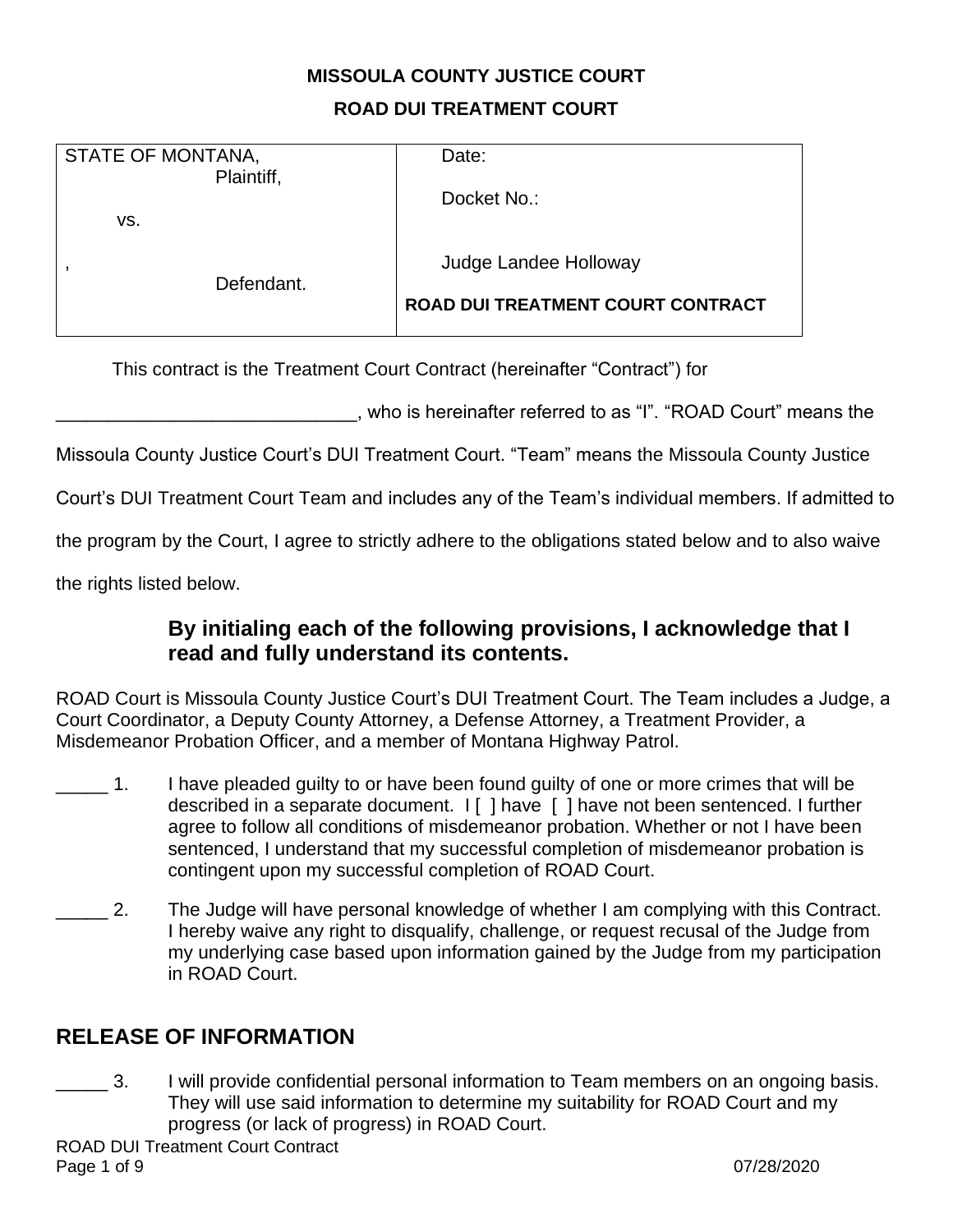- \_\_\_\_\_ 4. I authorize the release of all treatment information to the Team. I will sign a release of information for my medical, mental health, chemical dependency treatment, legal, social service, and educational records so my providers may provide written and/or oral reports to the Team. This is in Compliance with 42 CFR Part-2.
- \_\_\_\_\_ 5. I will hear confidential treatment information regarding other ROAD Court participants during my involvement with ROAD Court. If I disclose this confidential treatment information, I understand that I may be subject to civil and criminal penalties under state and federal law and may be terminated from ROAD Court.
- \_\_\_\_\_ 6. I understand that ROAD Court is a part of Missoula County Justice Court which is a Court of Record and all sessions are recorded.

# **TREATMENT**

- \_\_\_\_\_ 7. Immediately upon acceptance into ROAD Court, I will begin treatment, at the treatment level determined by the ROAD Court treatment provider and the Team.
- \_\_\_\_\_ 8. I will attend, fully participate in, and complete all treatment, counseling, and education sessions, as scheduled, at my own expense.
- **\_\_\_\_** 9. I will participate in and complete all programs as required by ROAD Court, this may include, but is not limited to developing a personal recovery plan, participating in selfhelp groups, and establishing positive supports.
- 10. If I chose to violate one or more provisions of this contract or the Participant Handbook, the Judge and/or Team may require me to complete additional treatment and/or inpatient treatment.

# **SUPERVISION**

- 11. I will be supervised by ROAD Court's designated misdemeanor probation officer.
- 12. I shall not leave Missoula County, even for day trips, unless I obtain prior approval from the Team. This provision may be modified in writing by the ROAD Court Coordinator based on individual needs.
- 13. I will not change residence without prior approval of the ROAD Court Coordinator and Probation Officer. I will provide notice of any change in my contact information to the ROAD Court Coordinator and Probation Officer at least 24 hours in advance.
- 14. The Team will inform law enforcement that I am a ROAD Court participant. While law enforcement will inform the Team about any contact I have with them, I must nonetheless notify the Treatment Court Coordinator, Defense Attorney, and Probation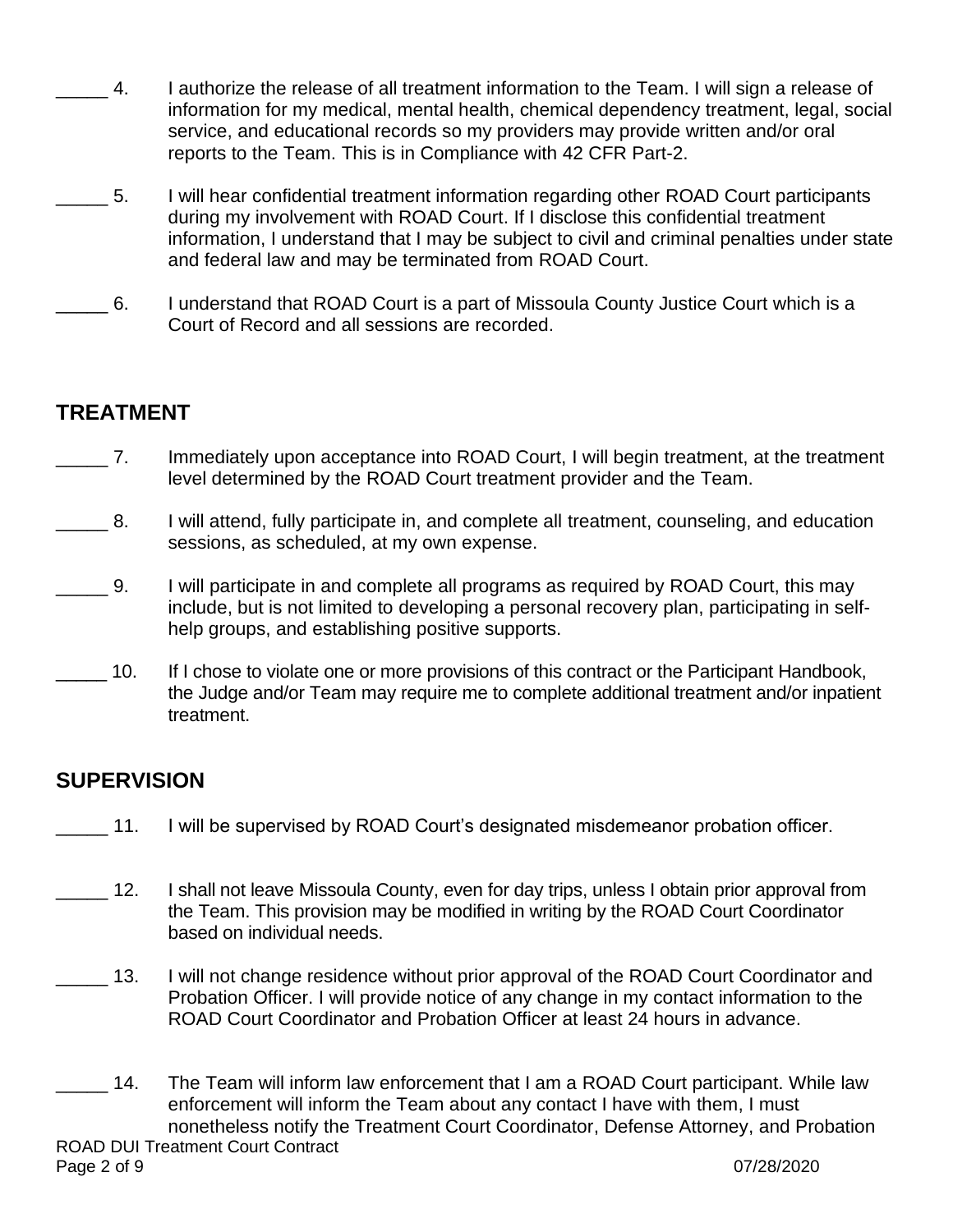Officer within 24 hours of any contact with law enforcement.

- \_\_\_\_\_15. Upon reasonable suspicion that I have violated the terms of my sentence, I will comply with law enforcements request to search my person, my possessions, home, and vehicle without a warrant.
- \_\_\_\_\_ 16. I will not use or possess any prohibited substance or reside in a home where any prohibited substances are possessed. If I use or possess a prohibited substance, I will report that use or possession to the ROAD Court Coordinator, Defense Attorney, and my Probation Officer within 24 hours.

## **DRUG/ALCOHOL TESTING**

- 17. I understand that I will be monitored for drugs and alcohol for the entirety of my participation in ROAD Court. The frequency of this monitoring depends on the phase I am in and my progress in ROAD Court. I agree to comply with this monitoring.
- 18. I understand I must call the UA test line daily (depending on phases) and I will report between the agreed upon time to provide a drug sample.
- 19. Upon request by any member of the Team, I will provide a proper sample (including but not limited to blood, hair, breath, saliva, perspiration, or urine) to be tested for the presence of alcohol or drugs. I will appear for testing as directed by ROAD Court and understand each sample will be observed.
- \_\_\_\_\_ 20. If I fail to provide a test sample, miss a test, provide a sample of insufficient quantity, alter a test sample, tamper with an alcohol monitoring device, tamper with a drug test, and/or produce a diluted or adulterated drug test, ROAD Court will consider the test positive and may sanction me accordingly.
- \_\_\_\_\_ 21. I understand a Prohibited Substance includes alcohol, marijuana, illicit drugs, medication not prescribed to me, designer drugs, and any other mind-altering substances.
- 22. If I use a Prohibited Substance, I will disclose and admit the use prior to testing. If I fail to disclose use, test positive, and deny my use, the test will be sent to a lab for confirmation. If the lab confirms that the test was positive, I am required to pay the additional testing cost and will be sanctioned accordingly.
- 23. I will not use any mood-altering substances unless prescribed to me by a physician.
- 24. I will not use or possess medical marijuana or knowingly associate with anyone who does.
- 25. I will not purchase or possess any "designer drugs" (e.g. bath salts, Kratom) that can be purchased legally over the counter without a physician's prescription. I will not ingest any substance that states "not for human consumption" or any variation of not for human consumption.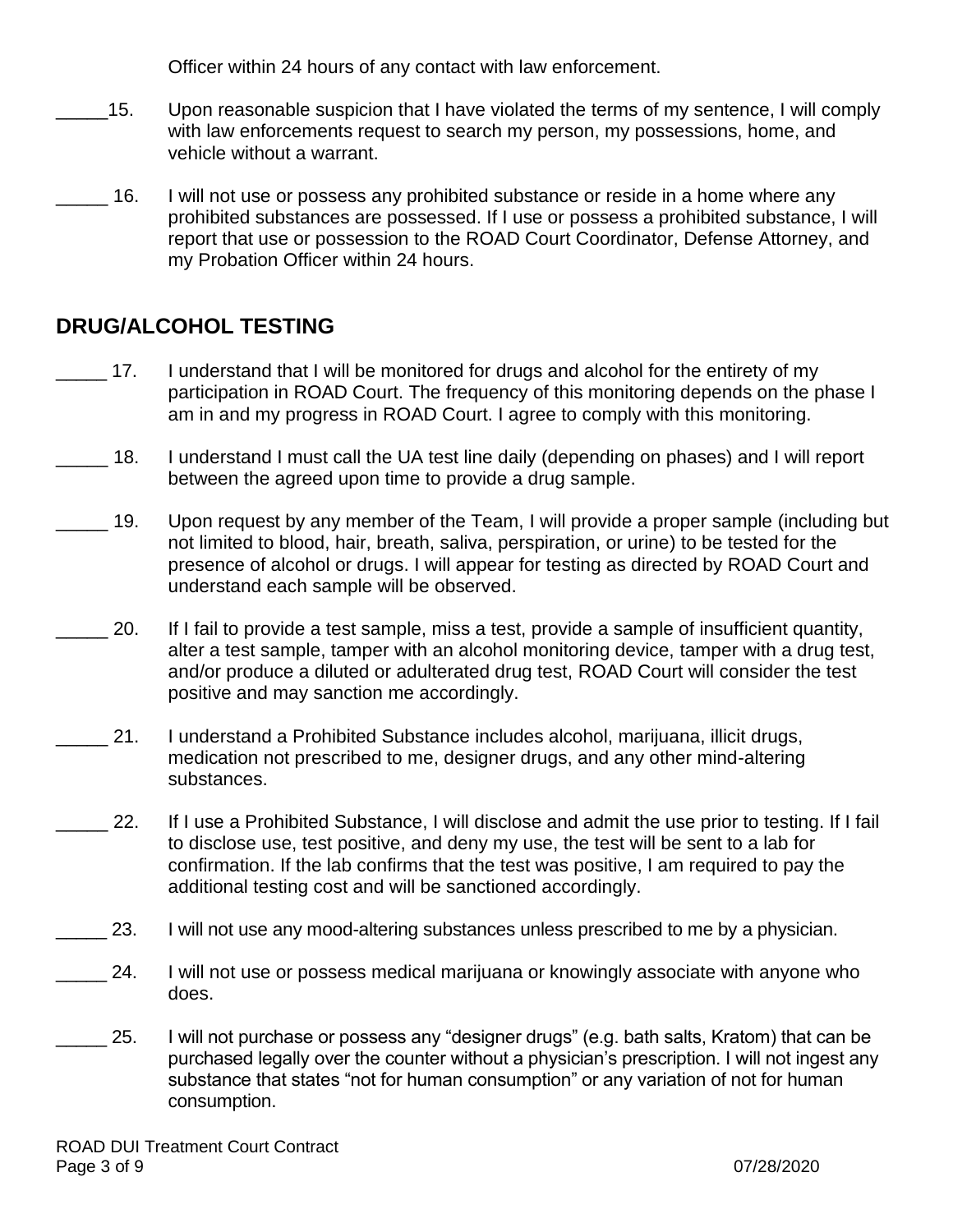- 26. I will not use or possess alcohol, illicit drugs, or drugs that I don't have a current prescription for. I will not knowingly associate with persons who use or possess alcohol, illicit drugs, or drugs not prescribed to them.
- \_\_\_\_\_ 27. I will use prescription medication only as directed by the prescribing physician. I will advise each prescribing physician that I am a participant in a substance abuse treatment program. I will confirm with my physician or medical professional that each prescription medication or over-the-counter medication that I consume is non-addictive and does not contain alcohol. I will inform the Court Coordinator and Probation Officer of every prescription medication that I am prescribed and/or over-the-counter medication that I consume.
- 28. I will not eat any foods containing poppy seeds, hemp seeds, or alcohol (like vanilla extract, baked Alaska, cherries jubilee, etc); drink "non-alcoholic" beers (like O'Doul's, Sharps); take over-the-counter medications (like Sudafed or Nyquil); use mouthwashes (like Listermint and Cepacol); use herbal/homeopathic medications, pseudo-ephedrine, colognes, perfumes, body sprays, insecticides, or any adulterant that may result in a positive drug test.
- 29. I have read and understand the medication and alcohol policy in the participant handbook. I understand that using medications, even with a prescription, could exclude me from participation in, or trigger my termination from, ROAD Court. If I am medically required to take a mood-altering medication, this may suspend my "clean time" in ROAD Court.

## **PARTICIPATION AND COMPLIANCE**

- \_\_\_\_\_ 30. I will be honest, respectful, and forthright in all my statements to the Team.
- 31. I will pay supervision fees to Missoula Correctional Services. I will also pay my treatment fees unless covered by insurance. These costs and fees are subject to change.
- 32. I understand that I cannot use work as an excuse for noncompliance with ROAD Court requirements. It is my responsibility to schedule work around Court, probation, and treatment requirements.
- 33. I will inform each employer of my involvement in ROAD Court and agree that any member of the Team may speak to my employer if necessary. My employers will not be contacted by the Team unless the Team has staffed the issue and provided notice to me in advance unless public safety or emergent circumstances mandate immediate contact.
- **200** 34. I am required to complete individual face-to-face and telephonic meetings with the ROAD Court Coordinator.
- 35. I will appear personally and on time for all scheduled ROAD Court hearings, appointments, and therapy sessions. I will be sanctioned for unexcused absences.
- **2008**. I must obtain prior approval from the Team before I can miss or be late to ROAD Court. I must obtain prior approval from the ROAD Court Treatment Provider before I can miss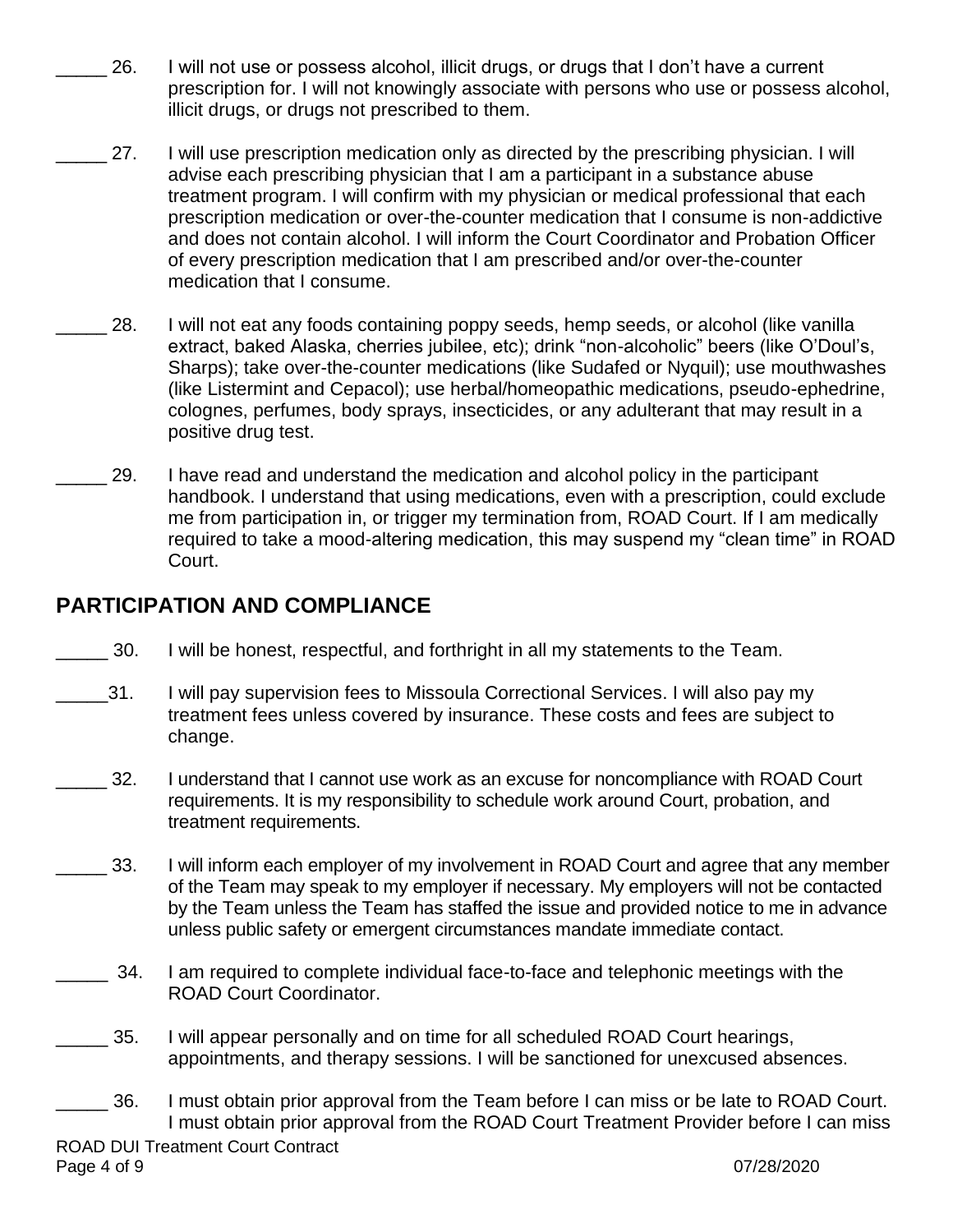or be late for a treatment session, even in case of illness.

- 37. I will dress appropriately for ROAD Court and treatment sessions. I will not wear clothing that bears violent, racist, sexist, drug- or alcohol-related themes; clothing that promotes or advertises alcohol or drug use; or gang colors, gang clothing, sunglasses, bandanas, or hats.
- **2008.** I will not bring food or drinks into ROAD Court hearings. I will silence my cell phone and place it in the basket before Court begins.
- 39. I will refrain from using profanity or glorifying use of drugs or alcohol. I will not make racist, sexist, sexual, violent, or offensive comments. I will not engage in abusive, aggressive, or offensive behavior, or use insulting language or physical gestures. ROAD Court will sanction me for this type of behavior.
- \_\_\_\_\_ 40. I will keep ROAD Court Coordinator, Defense Attorney, and Treatment Provider informed of my contact information, including address and telephone numbers. I agree to provide notice of any changes in my contact information at least 24 hours in advance.
- \_\_\_\_\_ 41. I will complete all ROAD Court assignment on the date and time as ordered.
- **2.** 42. I will abide by every condition in my court ordered sentence. Sanctions will be given accordingly.
	- 43. I will not sexually harass any Treatment Court Participant, any Team member, or any Treatment Provider. I understand that sexual harassment is any unwanted comment, gesture, writing, physical contact, or innuendo that is sexual in nature.
- 44. I will not fraternize, or becoming romantically involved, with any other ROAD Court Participant or any member of the Team without prior permission ROAD Court as this type of fraternization is not conducive to a healthy treatment environment.
- \_\_\_\_\_ 45. I will not enter any bar, casino, liquor store, or business whose primary business is the sale of alcohol or gaming.
- \_\_\_\_\_46. I understand that I am to obey all laws.
- \_\_\_\_\_47. I will always use a seatbelt when traveling in a motor vehicle and will always transport children in child safety seats that are appropriate for their age, height and weight.
- 48. I understand that driving while my license is suspended or revoked violates the ROAD Court Contract. It is my responsibility to ensure that I may legally drive before doing so. If not, I may be subjected to incarceration, additional penalties, additional sanctions, and increased license suspension periods.
- \_\_\_\_\_49. I understand that as a holder of a probationary driver license, my license is restricted to **essential driving only**. This means I am only to drive to and from my residence and: my regular place of employment, or in search of employment, a school or educational institution in which I am currently enrolled, a location, business, or establishment for purposes related to maintenance of the household, a chemical dependency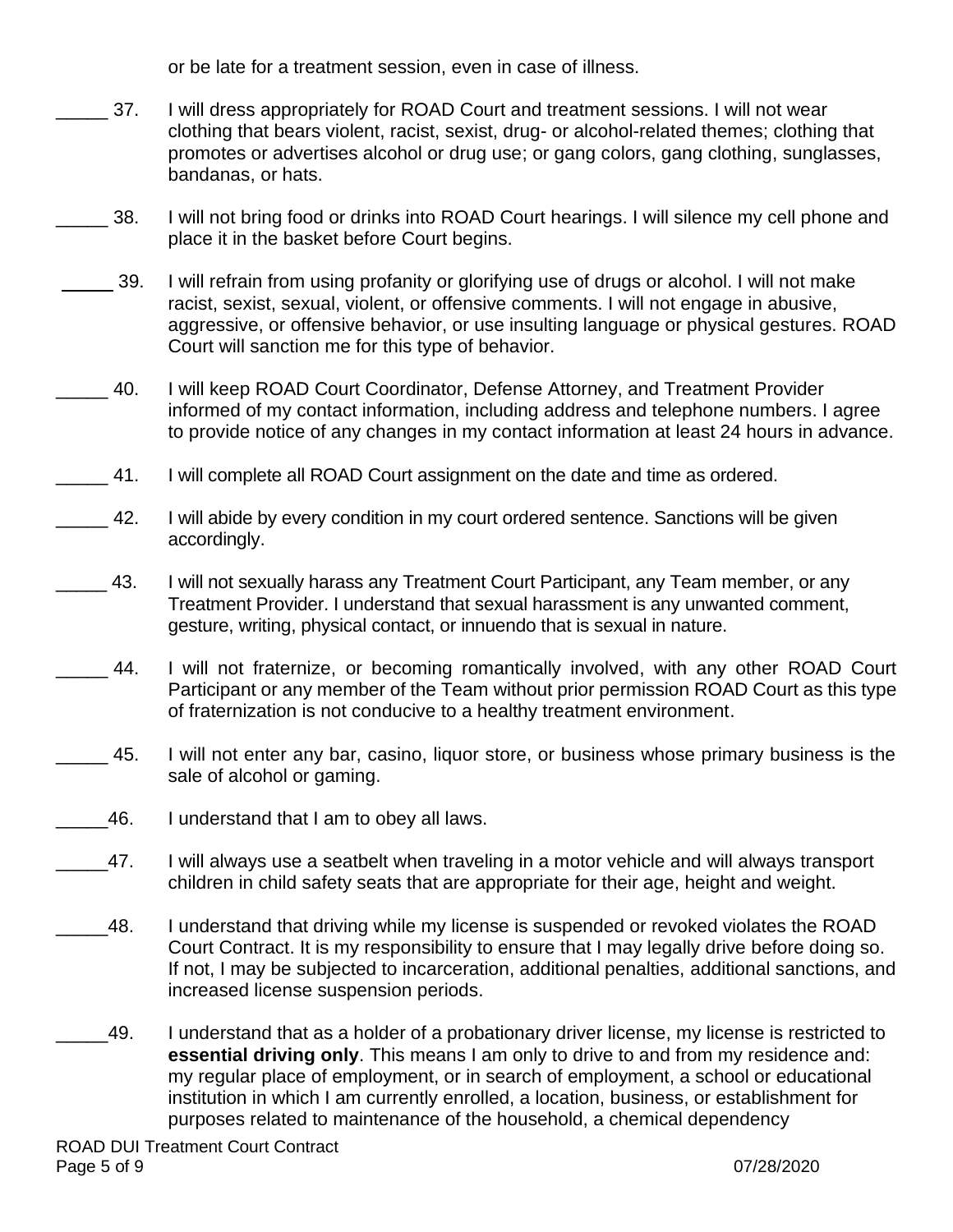assessment, education course, or treatment program, as required. Driving to and from extracurricular activities is not allowed**. Recreational driving is NOT allowed**.

- \_\_\_\_\_50. I understand that driving without insurance violates the ROAD Court Contract. It is my responsibility to ensure that my vehicle is properly insured. If not, I may be subjected to incarceration, additional penalties, and additional sanctions.
- \_\_\_\_\_51. I will appropriately address my transportation needs by relying on properly licensed friends and family members, walking or bicycling or taking public transportation.

#### **INCENTIVES AND SANCTIONS**

- 52. If I comply with this Contract, the ROAD Court Judge may provide me incentives for my compliance.
- 53. If I do not comply with this Contract, the ROAD Court Judge may impose sanctions for my non-compliance.
- \_\_\_\_\_ 54. If I breach any provisions of this contract, the ROAD Court Judge or the Judge who sentenced me in my underlying case may issue a bench warrant for my arrest.
- \_\_\_\_\_ 55. ROAD Court has a designated defense attorney. The designated defense attorney's representation will be limited and non-traditional in that he or she will protect my legal rights with respect to treatment compliance and potential sanctions. If I receive a report of violation for non-compliance with ROAD Court's Contract, I am entitled to a contested hearing before the Judge before a sanction may be imposed. If the Judge finds that I have violated ROAD Court's Contract, the Court may impose sanctions including jail time.
- 56. If I violated the ROAD Court contract and believe I may be sanctioned, I will contact ROAD Court's designated defense attorney so she can adequately represent my interests at the Team's Staffing and during ROAD Court Hearings.

## **REQUIREMENTS FOR GRADUATION**

- 57. As recommended or required by ROAD Court, I will attend self-help groups, recreation activities, workshops, parenting courses, and other activities organized by the Team. I understand my graduation from ROAD Court will be delayed if I have not completed ALL required courses and activities.
- \_\_\_\_\_ 58. I am responsible for fulfilling all Graduation Requirements, as more specifically set out in my Participant Handbook, unless the Team waives specific requirements.
	- \_\_\_\_\_ 59. I will seek and maintain employment or obtain employment counseling. I will also complete high school or obtain a GED as directed by ROAD Court.

#### **TERMINATION**

ROAD DUI Treatment Court Contract Page 6 of 9 07/28/2020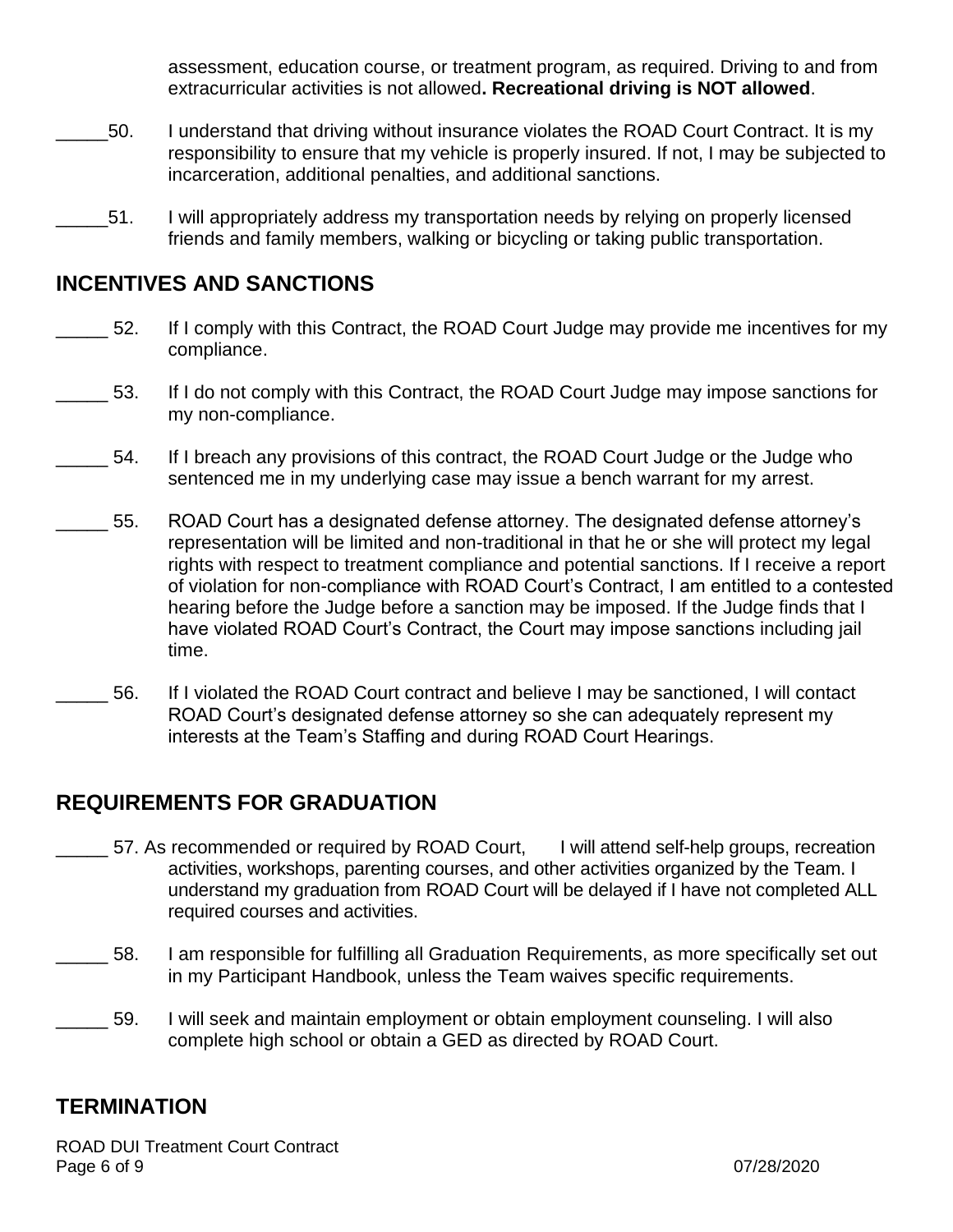| 60. | If I receive a notice of a Contract Violation that could result in my termination from   |
|-----|------------------------------------------------------------------------------------------|
|     | ROAD Court, I am entitled to a contested termination hearing before the Judge. ROAD      |
|     | Court's designated defense attorney will represent me at that hearing unless I retain my |
|     | own counsel.                                                                             |

- \_\_\_\_\_ 61. If, after the termination hearing, the Judge finds that I have failed to comply with this Contract, the Judge may terminate me from ROAD Court.
- \_\_\_\_\_ 62. If I cannot be located, ROAD Court may hold a termination hearing in my absence.
- \_\_\_\_\_ 63. If I am terminated from ROAD Court or withdrawal from ROAD Court my case will be referred ack to the Court I was originally sentenced in to be re-sentenced.
- 64. If I am terminated from ROAD Court, ROAD Court's designated defense attorney will no longer represent me.

# **TERM OF CONTRACT**

- 65. The term of this Contract ends when I graduate ROAD Court, am terminated from ROAD Court, or when the Court loses jurisdiction over my case.
- 66. This contract is the only contract I have with ROAD Court. There are no other deals, bargains, promises or understandings, whether written or otherwise, which change or alter this agreement.
- 67. I have also read, and reviewed with legal counsel, ROAD Court's Participant Handbook, have had an opportunity to ask any questions I have about the Participant Handbook, and agree to abide by the Rules listed therein.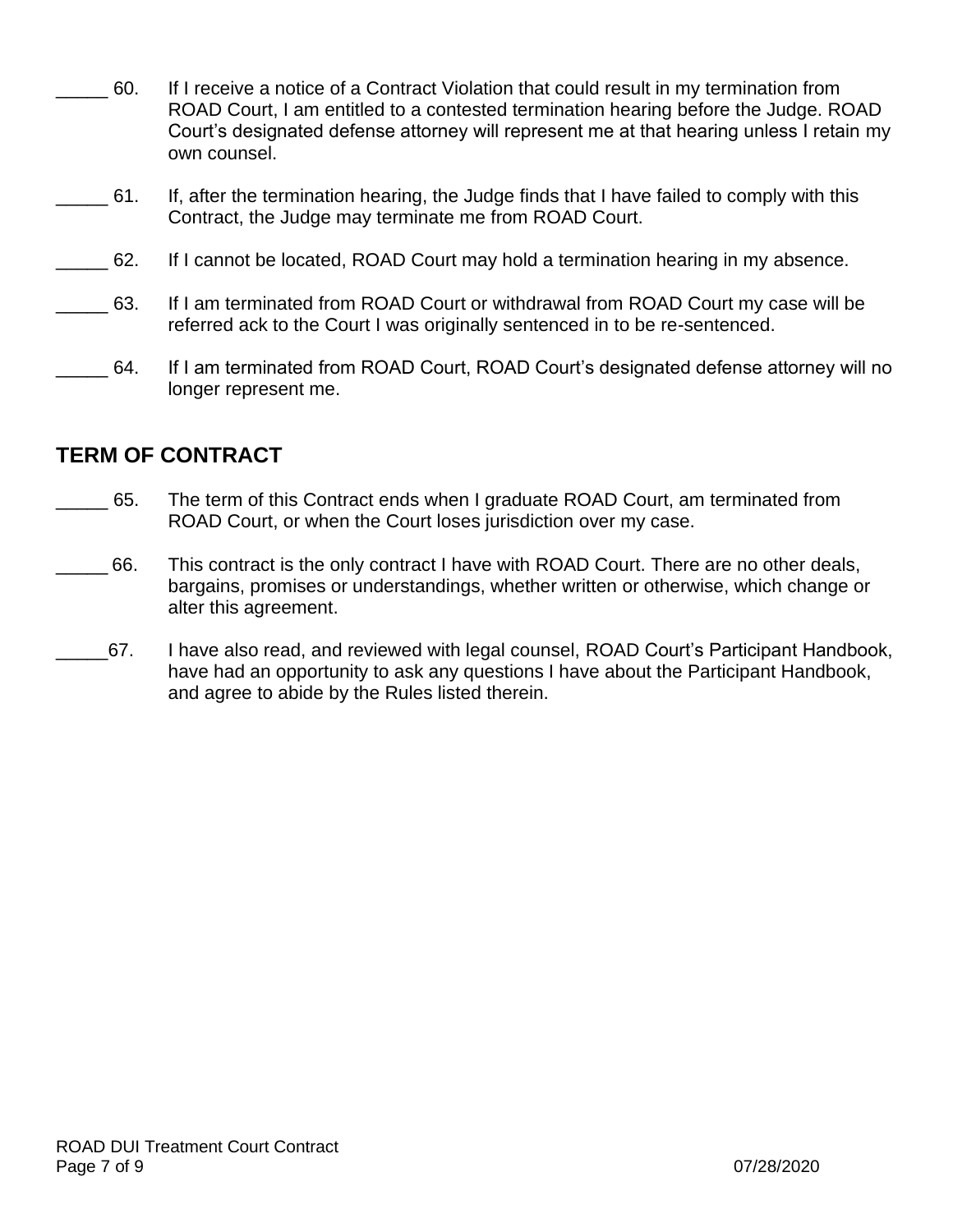#### **STATEMENT AND ACKNOWLEDGEMENT OF PARTICIPANT**

I, \_\_\_\_\_\_\_\_\_\_\_\_\_\_\_\_\_\_\_\_\_\_\_\_\_\_\_\_\_\_\_\_\_\_\_, have read and initialed each paragraph of this contract. I have had adequate time to discuss this contract fully with the Treatment Court Defense Attorney. I understand the terms of this contract and what is expected from me. I freely and voluntarily agree to abide by the terms and conditions of this contract, and I understand the consequences of my failure to do so.

DATED this \_\_\_\_\_\_\_\_\_ day of \_\_\_\_\_\_\_\_\_\_\_\_\_\_\_\_\_\_\_\_\_\_\_\_\_\_\_\_\_\_, 20\_\_\_\_\_\_.

**Participant** 

#### **STATEMENT OF ACKNOWLEDGEMENT OF ATTORNEY**

\_\_\_\_\_\_\_\_\_\_\_\_\_\_\_\_\_\_\_\_\_\_\_\_\_\_\_\_\_\_\_\_\_\_\_\_\_

I, \_\_\_\_\_\_\_\_\_\_\_\_\_\_\_\_\_\_\_\_\_\_\_\_\_\_\_, Defense Attorney, have fully advised

regarding all of the terms and conditions of this contract. I

believe he / she understands the contact. I further believe that he / she is entering into this contract

out of his / her own free will, and that neither the Treatment Court Team nor any peace officer has

made any promise, threat, or other improper inducement to cause him / her to enter into this contract.

\_\_\_\_\_\_\_\_\_\_\_\_\_\_\_\_\_\_\_\_\_\_\_\_\_\_\_\_\_\_\_\_\_\_\_\_\_

DATED this \_\_\_\_\_\_\_\_\_ day of \_\_\_\_\_\_\_\_\_\_\_\_\_\_\_\_\_\_\_\_\_\_\_\_\_\_\_\_\_\_, 20\_\_\_\_\_\_.

Defense Attorney